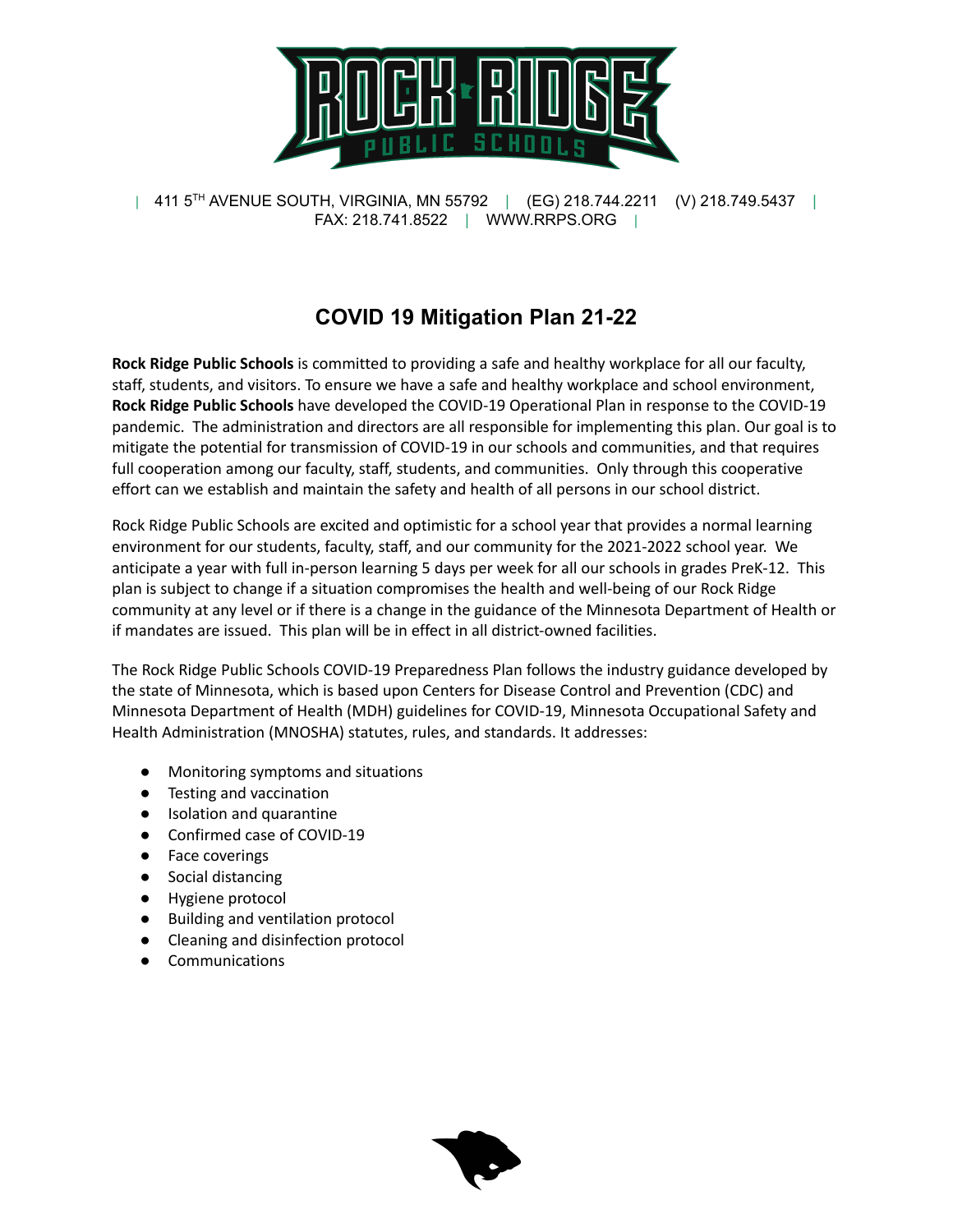

#### **2021-2022 COVID-19 Operational Plan**

#### **Monitoring symptoms and situations**

Rock Ridge Public School will continue to monitor COVID-19 Infection Rates with the Minnesota Department of Health and St. Louis County Public Health. We will also monitor positive cases for the Rock Ridge faculty, staff, and students.

We ask that faculty, staff, and families monitor for signs and symptoms of COVID-19 on a daily basis. We ask that faculty, staff, and students do not attend work or school if they are experiencing any of the following symptoms, as this is imperative to protect the integrity of in-person learning.

## What are the SYMPTOMS OF COVID:

#### More Common Symptoms:

If any ONE of these symptoms occur, your student could have COVID-19. Refer to #1: What to do if your student develops symptoms of COVID-19.

- Fever 100.4 degrees F or greater
- New cough or cough that gets worse
- Difficulty/hard time breathing
- New loss of taste or smell

#### Less Common Symptoms:

If any TWO of these symptoms occur, your student could have COVID-19. Refer to #1: What to do if your student develops symptoms of COVID-19.

- Sore throat
- Nausea
- **Vomiting**
- Diarrhea
- Chills
- Muscle pain
- Extreme fatigue/feeling very tired
- New severe/very bad headache
- New nasal congestion/stuffy or runny nose

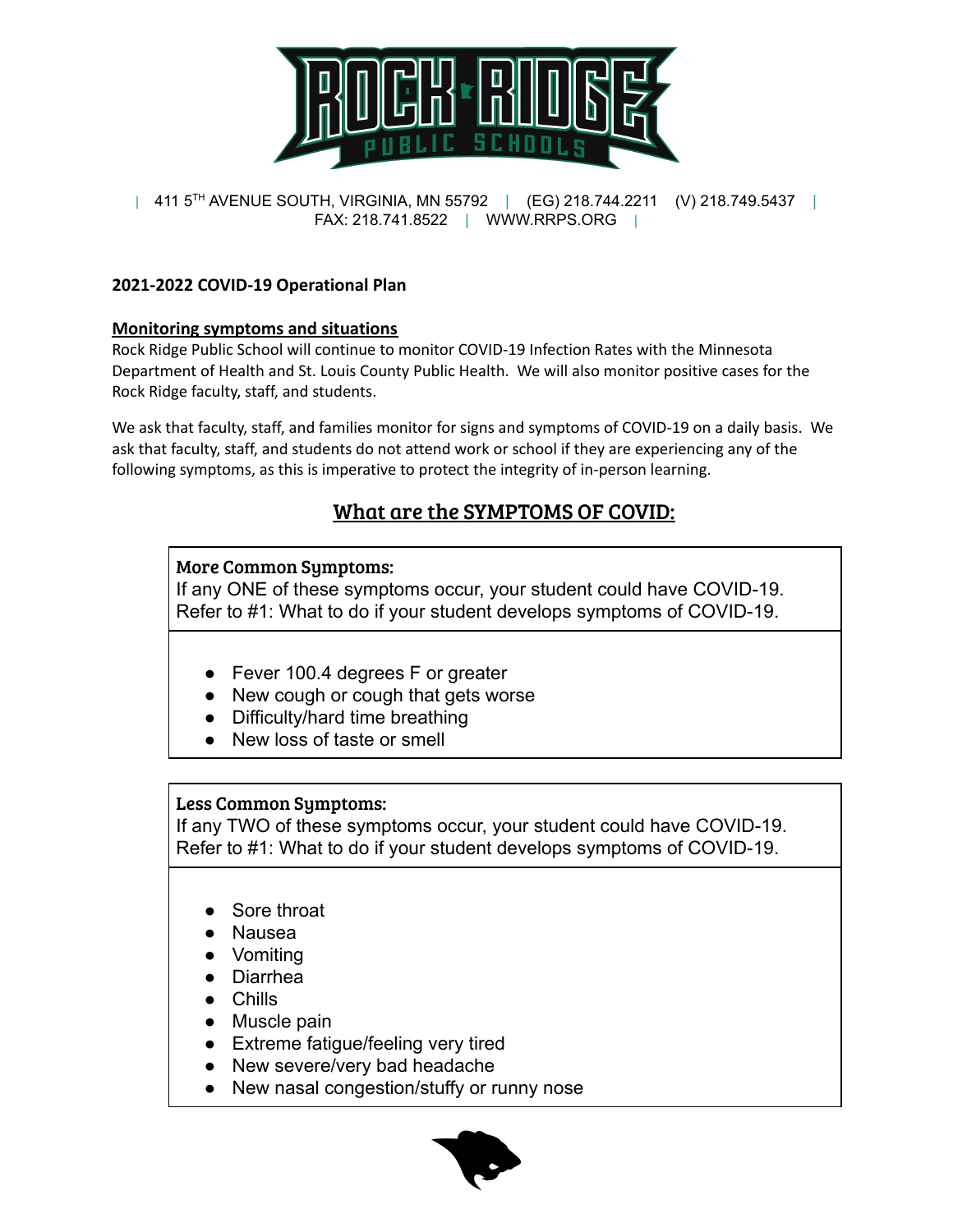

#### **Testing and vaccination**

Rock Ridge School District will offer at home screening tests to staff and students. We highly recommend and encourage our faculty, staff, and students to consider getting the COVID-19 vaccination when they are eligible.

#### **Isolation and quarantine**

#### **Isolation: If you are sick or positive**

#### • **IF YOU test positive for COVID-19 or have symptoms, regardless of vaccination status:**

o Stay home for 5 days and isolate from others in your

home.

o Wear a well-fitted mask if you must be around others in your home.

#### • **Ending isolation if you had symptoms:**

o End isolation after at least 5 full days if you are fever-free for 24 hours (without the use of fever-reducing medication) and your symptoms are improving.

o If symptoms develop multiple days after testing positive, the 5-day isolation period should start over. Day 0 is the first day of the positive test.

o If you are severely ill with COVID-19 you should isolate for at least 10 days. Consult your doctor before ending isolation.

## • **Ending isolation if you did NOT have symptoms:**

o End isolation after at least 5 full days after your positive test.

## • **No matter what your isolation time is, take precautions until day 10:**

o Avoid travel.

o Avoid being around people who are at high risk.

## **Who Doesn't Qualify for Shortened Isolation**

• Children under 2, or other individuals who are unable to wear a mask.

• People who cannot wear a mask, including children under 2, should isolate (if infected) and quarantine (if exposed) for 10 days.

• People who have moderate or severe COVID-19 illness should isolate for the full 10 days. People with severe illness should consult with their healthcare provider to determine the appropriate duration of isolation.

• This guidance is not intended for people who are immunocompromised who might have a longer infectious period. See https://www.cdc.gov/coronavirus/2019-ncov/hcp/durationisolation.html for more information.

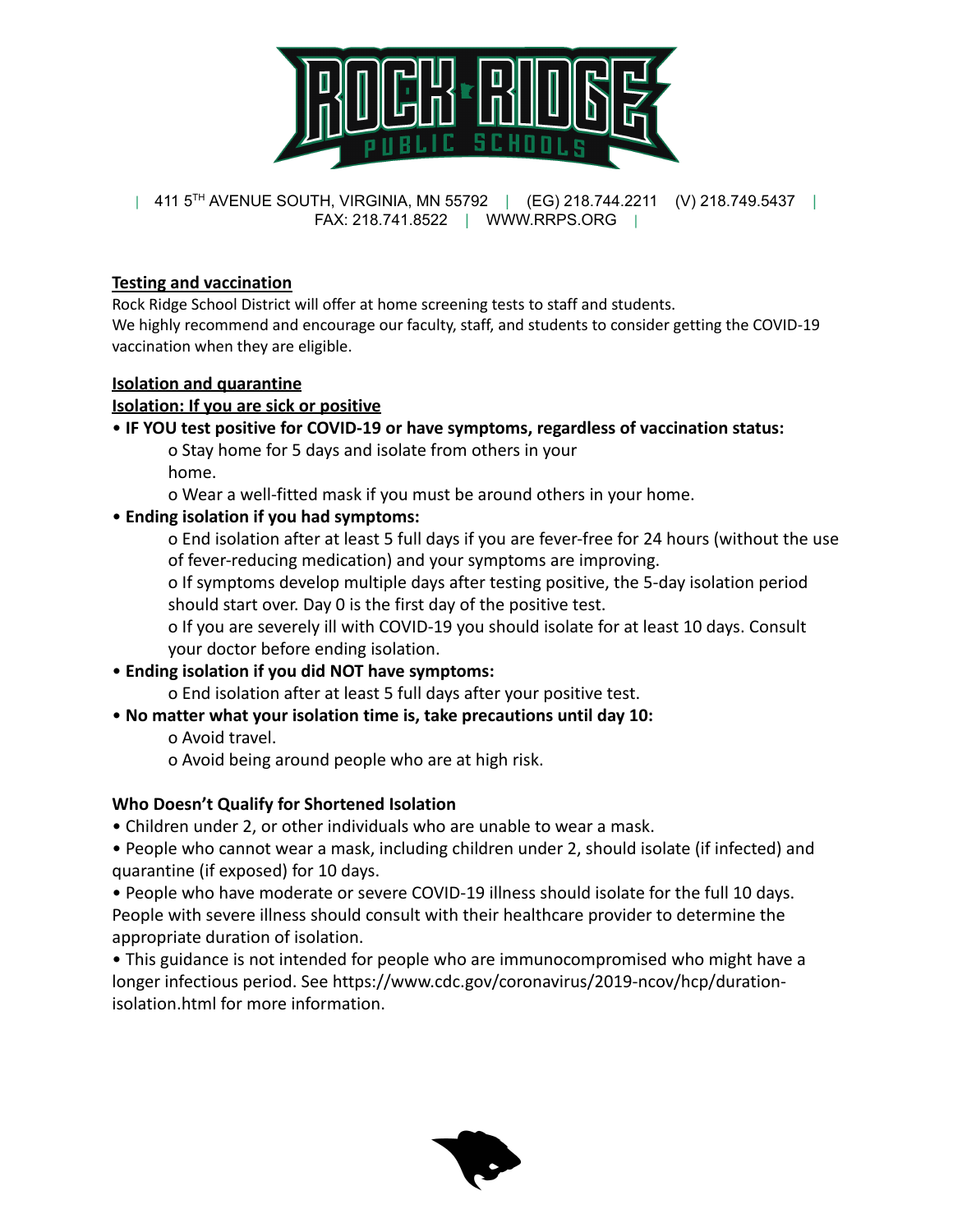

Day 0 is your first day when you take a positive test. Day 1 is the first full day after your test was taken. If you have COVID-19 or have symptoms, isolate for at least 5 days

## **Quarantine: If you have been exposed to a COVID-19 positive individual**

\*Up to date: means a person has received all recommended COVID-19 vaccines, including any booster dose(s) when eligible.

\*Fully vaccinated: means a person has received their primary series of COVID-19 vaccine(s).

#### **Who needs to quarantine?**

Students, teachers, and staff who came into close contact with someone with COVID-19 should quarantine for at least 5 days (day 0 through day 5) after their last close contact if they are in one of the following groups:

• People who are ages 12 and older and completed the primary series of recommended vaccine, but are not up to date with the recommended booster shot.

• People who received the single-dose Johnson & Johnson vaccine (completing the primary series) over 2 months ago and are not up to date with the recommended booster shot.

• People who are not vaccinated or have not completed a primary vaccine series.

These individuals could also be eligible for Test to Stay programs that would allow them to stay in the school setting during the quarantine period. Outside the school setting, quarantine recommendations would apply.

## **Who does NOT need quarantine?**

Students, teachers, and staff who came into close contact with someone with COVID-19 and are in one of the following groups do not need to quarantine:

• People who are ages 12 and older and have received all recommended vaccine doses, including boosters and additional primary shots for some immunocompromised people.

- People who are ages 5–11 years and completed the primary series of COVID-19 vaccines.
- People who had confirmed COVID-19 within the last 90 days (tested positive using a viral test).

## **Quarantine for Household Contacts**

This only applies to close contacts that are not up to date on their COVID-19 vaccines. • Quarantine for close contacts begins once the positive person separates from others in the household.

• If the positive person cannot separate from their household members, quarantine begins after they end their isolation.

o It is expected that the COVID-19 positive person will continue to wear a mask around the house throughout the full 10-day isolation period.

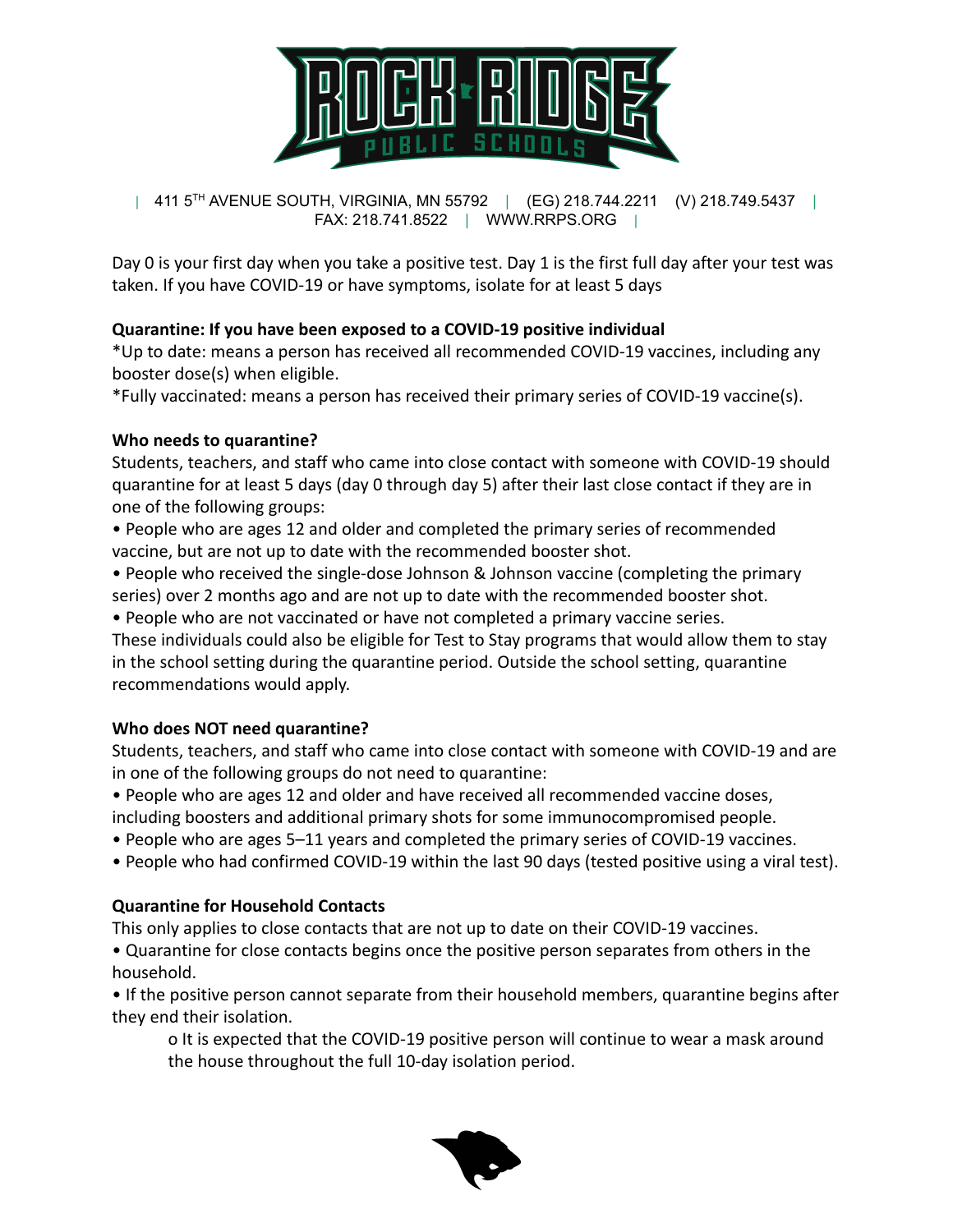

• For close contacts who should quarantine, the length of the quarantine period would be 5 or 10 days depending on their ability to mask once they return to school, childcare, activities, work, etc.

Examples:

 $\bullet$  Unable to separate = 5 days (positive person's infectious period) + 5 if the close contact can mask.

 $\bullet$  Unable to separate = 5 days (positive person's infectious period) + 10 if the close contact cannot mask.

The date of your exposure is considered day 0. Day 1 is the first full day after your last contact with a person who has had COVID-19. Stay home and away from other people for at least 5 days.

## **The Procedure at Rock Ridge for Confirmed case of COVID-19**

If there is a confirmed case of COVID-19 that attended while infectious, the district will notify the Minnesota Department of Health.

● If a staff member is alerted to or learns of a confirmed case, inform your supervisor immediately. More information can be found on the [CDC Website.](https://www.cdc.gov/coronavirus/2019-ncov/index.html)

Close contacts will not be sent home unless there is substantial transmission throughout the classroom and grade.

If you choose to quarantine your student following contact exposure per the MDH and CDC guidelines, then we recommend that you provide a medical note excusing your child from school for the dates recommended by your healthcare provider.

Members of the same household that are close contacts are recommended to quarantine for a minimum of 10 days (day one of ten starts when the COVID positive household member starts isolation). If household members are fully vaccinated and do not have symptoms quarantine is not required. However, that could potentially change if household contacts begin to show signs and symptoms of COVID-19 or test positive for COVID-19.

**Close Contacts:** Persons who were 6 feet or closer for 15 minutes or more to a COVID positive person in a 24 hour period.

- Recommend immediate COVID testing if unvaccinated
- Recommend COVID testing 3-5 days after exposure for fully vaccinated individuals

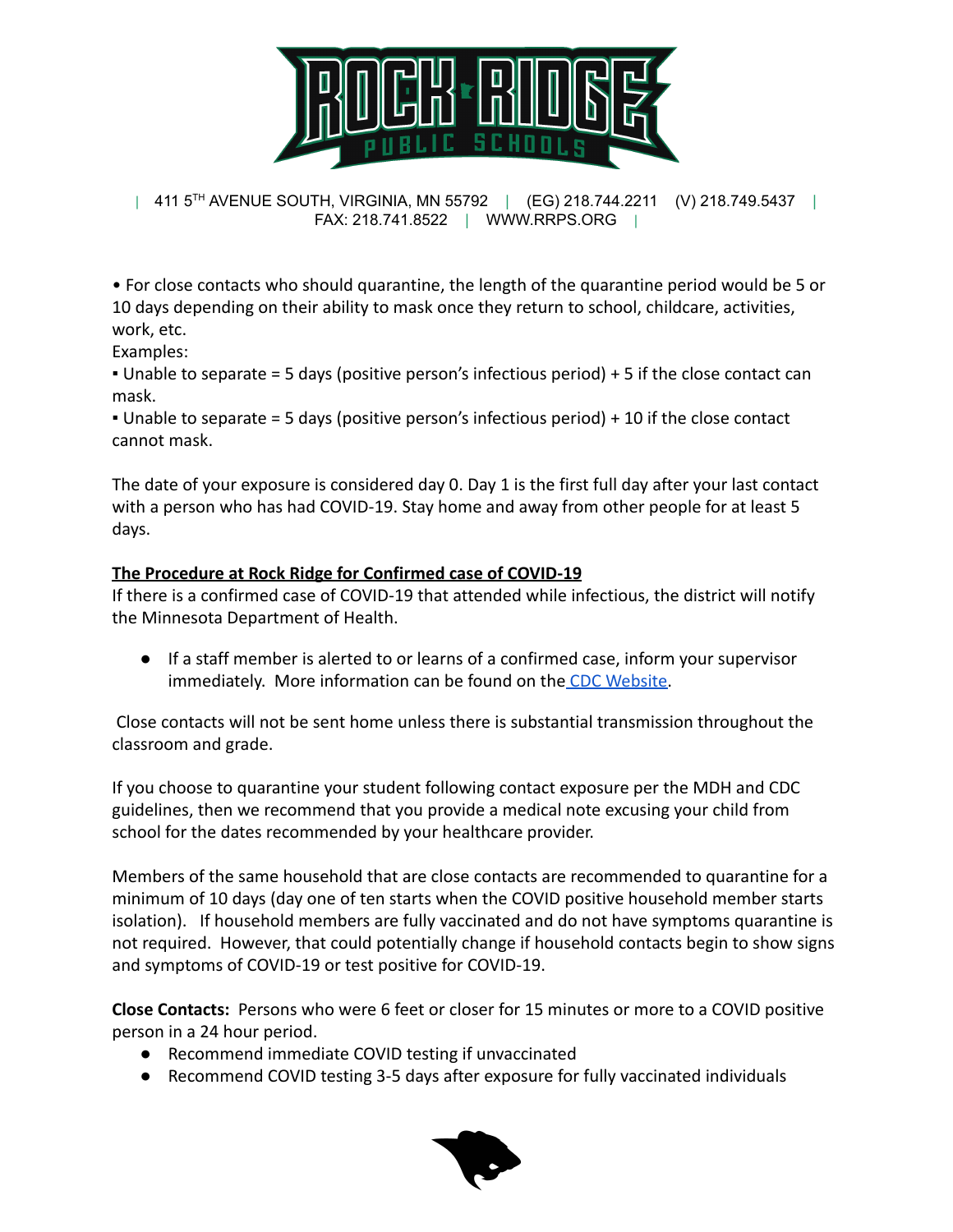

**Close Contact Exemption:** In the K-12 indoor classroom setting, the close contact definition excludes students who were within 3-6 feet of an infected student (laboratory-confirmed or a

clinically compatible illness) if both the infected student and the exposed student (s) correctly and consistently wore well-fitting masks the entire time. The exception as written by CDC applies ONLY to the classroom. If less than 3 feet, the exemption does not apply.

#### **Social distancing**

Social distancing of 3 feet will be encouraged as conditions allow. There are no group size limits (assemblies, concerts, etc). This will continue to be monitored and could change based on conditions in the school setting.

#### **Hygiene protocol**

Basic infection prevention measures are being implemented at our workplaces at all times. Staff, students and visitors are instructed to wash their hands for at least 20 seconds with soap and water

frequently throughout the day, but especially at the beginning and end of the day, prior to any mealtimes and after using the restroom.

Hygiene etiquette will be demonstrated on posters and will be communicated to staff and students on a regular basis in various forms.

## **Building and ventilation protocol**

Operation of the building in which the workplace is located, includes necessary sanitation, assessment and maintenance of building systems, including water, plumbing, electrical, and heating, ventilation and air conditioning (HVAC) systems. The district follows all EPA, ASHRAE, industry guidance recommendations. Fresh air recirculation and ventilation are properly maintained and monitored.

## **Cleaning and disinfection protocol**

Regular practices of cleaning and disinfecting have been implemented, including a schedule for routine cleaning and disinfecting of occupied spaces, including but not limited to: classrooms, gyms, cafeteria, common areas, work surfaces, equipment, tools and machinery, vehicles, meeting rooms, and drop-off and pick-up locations. Frequent cleaning and disinfecting is being conducted of high-touch areas.